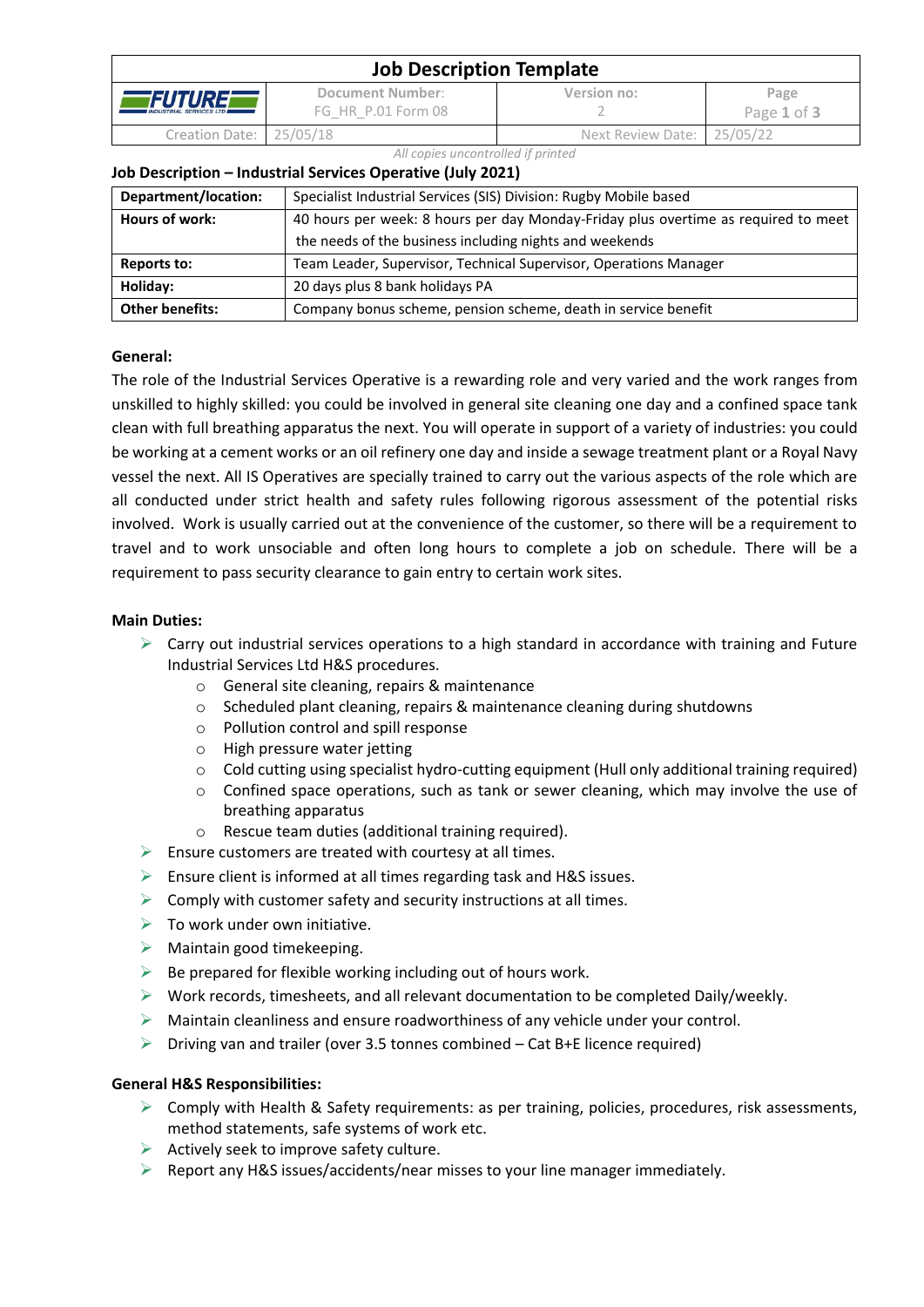| <b>Job Description Template</b>                      |                                        |                            |                     |  |  |
|------------------------------------------------------|----------------------------------------|----------------------------|---------------------|--|--|
| <i>FUTUREF</i><br><b>INDUSTRIAL SERVICES LTD III</b> | Document Number:<br>FG HR P.01 Form 08 | Version no:                | Page<br>Page 2 of 3 |  |  |
| Creation Date: 25/05/18                              |                                        | Next Review Date: 25/05/22 |                     |  |  |

## *All copies uncontrolled if printed*

## **Other General Responsibilities:**

- $\triangleright$  Attend training as required to maintain personal qualification/competence.
- $\triangleright$  Comply with the Company Equal Opportunities Policy and promote equality.
- ➢ Any other duties as required by line management, commensurate with the post holder's level of training and competence.

# **Person Specification – Specialist Industrial Services Operative**

Shaded qualifications are not required for all operatives but on a case by case basis

| <b>Qualifications/Training</b>                                               | $E/D^*$  | How assessed *** |
|------------------------------------------------------------------------------|----------|------------------|
| Car (Cat B+E preferred) driving licence to drive to customer sites           | E        | <b>CV</b>        |
| Working in Confined Space to C+G 60150-03 (High Risk)                        | $E^{**}$ | <b>CV</b>        |
| Water Jetting (WJA Safety Awareness/ Surface Preparation/Drain & Sewer       | $E^{**}$ | <b>CV</b>        |
| modules as required)                                                         |          |                  |
| CSCS card, CCNSG or alternative safety passport as required by customer      | $F***$   | <b>CV</b>        |
| Emergency First Aid (or First Aid at Work for rescue team duties)            | $E^{**}$ | <b>CV</b>        |
| <b>Asbestos Awareness</b>                                                    | $E^{**}$ | <b>CV</b>        |
| <b>Environmental Awareness</b>                                               | $E^{**}$ | CV.              |
| Pollution Control/Spill Response                                             | $E***$   | <b>CV</b>        |
| Confined space rescue to C+G 6150-05 (for rescue team duties)                | $E***$   | <b>CV</b>        |
| IPAF (scissor lift/cherry picker)                                            | $E***$   | CV               |
| PASMA (mobile tower scaffold)                                                | $E***$   | <b>CV</b>        |
| UK PIA safety passport (for petrol station forecourt operations)             | $E***$   | CV               |
| National Water Hygiene Card (for blue water sites)                           | $E***$   | CV               |
| Cold cutting (use of hydro-cutting equipment)                                | $E***$   | <b>CV</b>        |
| Offshore working qualifications as required - OPITO, BOSIET, MIST            | $E***$   | <b>CV</b>        |
| Other specialist qualifications as the need arises                           |          |                  |
|                                                                              |          |                  |
| <b>Experience</b>                                                            |          |                  |
| Industrial services experience                                               | D        | CV/I             |
| Using high pressure water jetting equipment                                  | D        | CV/I             |
| Working in confined spaces                                                   | D        | CV/I             |
| Working in a related industry such as oil refineries                         | D        | CV/              |
|                                                                              |          |                  |
| <b>Specific Post Knowledge/Skills</b>                                        |          |                  |
| Conversant with Future Industrial Services Health & Safety Policies and      | $E***$   | CV/I             |
| Procedures                                                                   |          |                  |
|                                                                              |          |                  |
| Pollution awareness to be able to respond to spillages                       | $F***$   | CV/I             |
|                                                                              |          |                  |
| <b>Personal Characteristics</b>                                              |          |                  |
| It is a requirement that employees working in confined spaces are medically  | E        | PA               |
| fit to perform these duties. This will be assessed by an Occupational Health |          |                  |
| professional after a conditional offer of employment is made and will be     |          |                  |
| subject to periodic re-assessment.                                           |          |                  |
| Must be able to meet security vetting standards required to work within      | E        |                  |
| MOD or other sensitive customer sites                                        |          |                  |